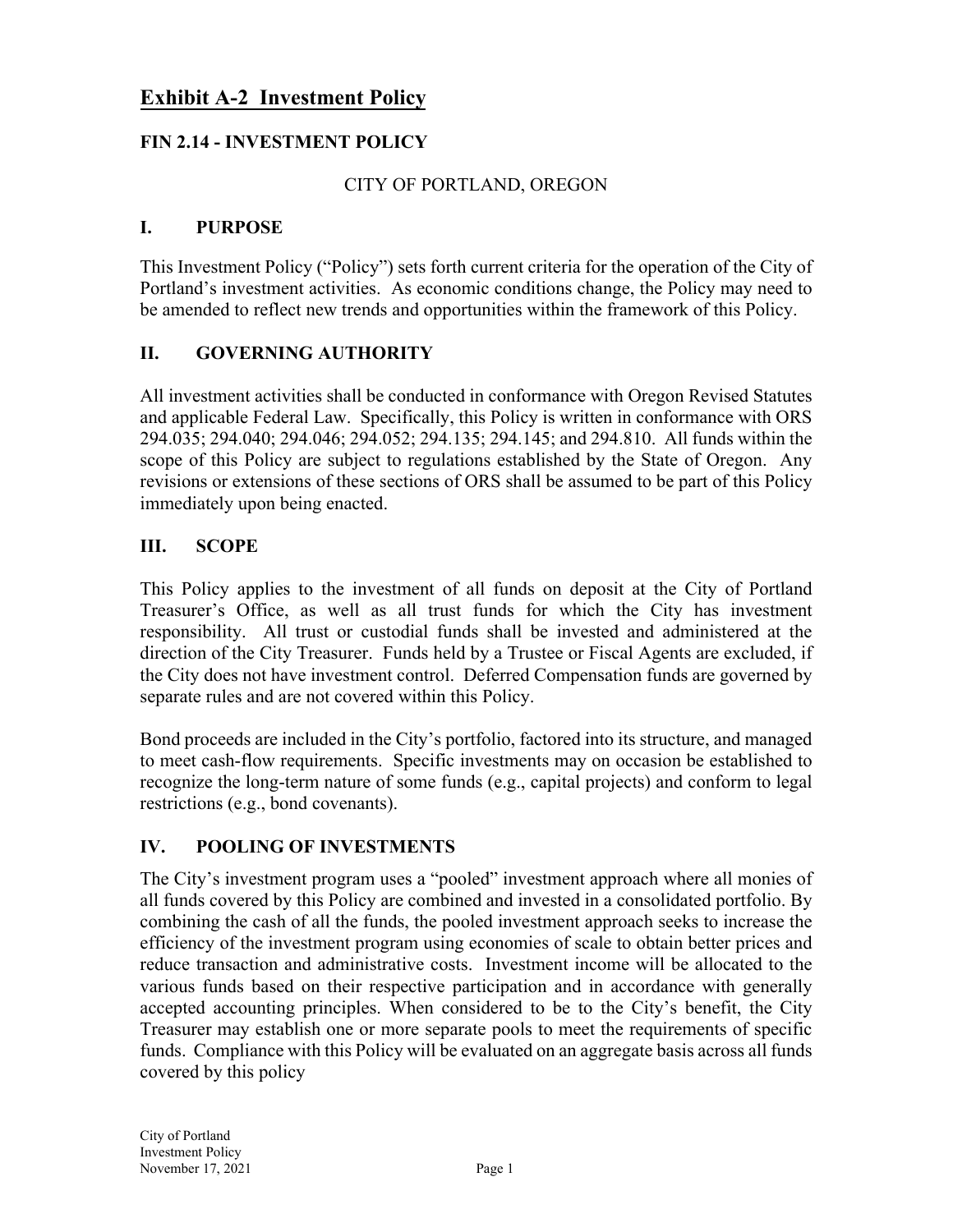## **VI. RESPONSIBILITIES**

The City Treasurer will be responsible for the implementation of this Policy. The City Treasurer, Investment Officer, and the Director of the Bureau of Revenue and Financial Services (Chief Financial Officer) (or designee) shall be authorized to perform the investment duties. Authorized persons, acting in accordance with written procedures and this Policy and exercising due diligence, shall be relieved of personal responsibility for an individual security's credit risk or market price changes, provided deviations from expectations are reported in a timely fashion and appropriate action is taken to control adverse developments.

# **VII INVESTMENT ADVISORY COMMITTEE**

The City has established an Investment Advisory Committee ("IAC") to advise the Commissioner In Charge, the Director of the Office of Management and Finance, the City Council and the City Treasurer of the City on: investment policies and investment practices of the City; maximum bank balances to be maintained by the City; and such other investment matters as the Commissioner in Charge of the Office of Management and Finance, the City Council or the Director of the Office of Management and Finance may request. The IAC is advisory in nature and does not have any direct responsibility for the management of the City's investment program.

# **VIII. INTERNAL CONTROLS**

The City Treasurer is responsible for establishing and maintaining an internal control structure designed to ensure that the assets of the City are protected from loss, theft, or misuse. The procedures should include references to individuals authorized to execute transactions or transfers, safekeeping agreements, repurchase agreements, wire transfer agreements, collateral/depository agreements and banking services contracts, as appropriate. The internal control structure shall be designed to provide reasonable assurance that these objectives are met. The concept of reasonable assurance recognizes that (1) the cost of a control should not exceed the benefits likely to be derived; and (2) the valuation of costs and benefits requires estimates and judgement by management. The internal controls of the City's Bureau of Revenue and Financial Services Treasury Division are reviewed and tested by the City's internal and external auditors annually.

# **IX. STANDARD OF CARE**

All persons performing investment duties ("investment officers") shall do so applying the "prudent person" standard in managing all funds for which the City has investment responsibility. Investment officers acting in accordance with written procedures and this Policy and exercising due diligence shall be relieved of personal responsibility for an individual security's credit risk or market price changes, provided deviations from expectations are reported and appropriate action is taken to control adverse developments within a timely fashion.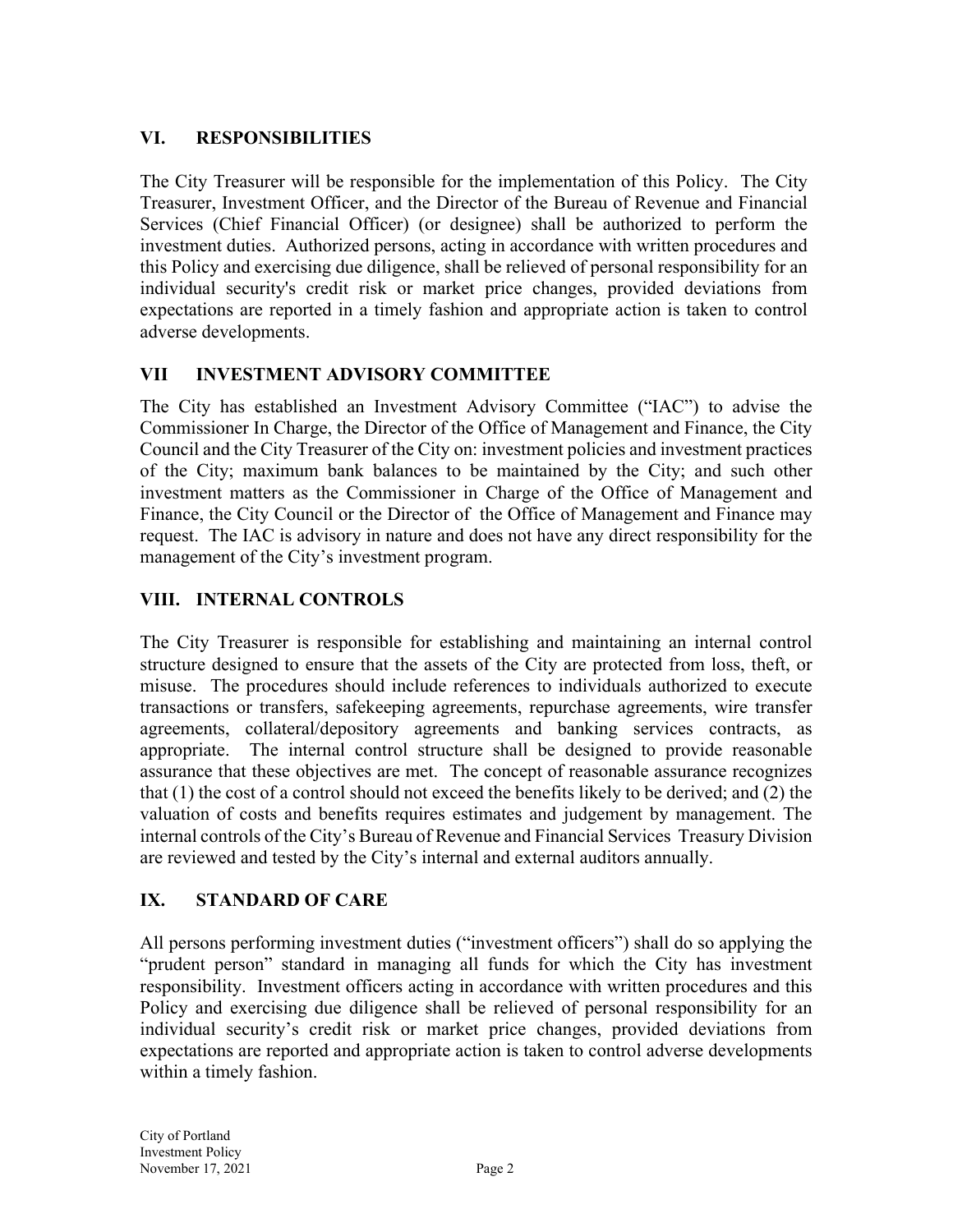The "prudent person" standard states: "investments shall be made with judgment and care, under circumstances then prevailing, which persons of prudence, discretion and intelligence exercise in the management of their own affairs, not for speculation, but for investment, considering the probable safety of their capital as well as the probable income to be derived."

# **X. CONFLICT OF INTEREST AND ETHICS**

Investment officers shall refrain from personal business activity that could conflict with the proper execution and management of the investment program or that could impair their ability to make impartial decisions. Investment officers shall disclose any material interests in financial institutions with which they conduct business, any personal financial/investment positions that could be related to the performance of the investment portfolio, and shall refrain from undertaking personal investment transactions with the same individuals with whom business is conducted on behalf of the City.

Investment officers shall, always, comply with the State of Oregon Government Standards and Practices code of ethics set forth in ORS Chapter 244, and the City's Charter, Code, policies and administrative rules, which include, but are not limited to, the City's Code of Ethics.

## **XI. QUALIFIED FINANCIAL DEPOSITORIES AND BROKER/DEALER COUNTERPARTIES**

The Director of the Bureau of Revenue and Financial Services (Chief Financial Officer) (or designee) and City Treasurer, in consultation with the IAC, shall establish the maximum deposit level with each Oregon qualified financial depository and the criteria for determining which broker/dealer firms and affiliated registered representatives shall be eligible to conduct investment transactions with the City. The City Treasurer will maintain a current list of all broker/dealer firms and affiliated registered representatives that have been approved to conduct investment transactions with the City. The City Treasurer and the IAC shall conduct an annual review of each approved broker/dealer firm to determine whether it should remain on the approved list.

Broker/dealer firms must meet the following minimum criteria. Additional criteria may also be required:

- 1. Must be registered with the Securities and Exchange Commission (SEC).
- 2. Must be registered with the Financial Industry Regulatory Authority (FINRA).
- 3. Must provide most recent audited financial statements.
- 4. Must provide FINRA Focus Report filings.

Approved broker/dealer employees who execute transactions must meet the following minimum criteria:

- 1. Must be a registered representative with FINRA.
- 2. Must be licensed by the state of Oregon.
- 3. Must certify (in writing) that they have read, understand, and agree to comply with the most current version of this Policy.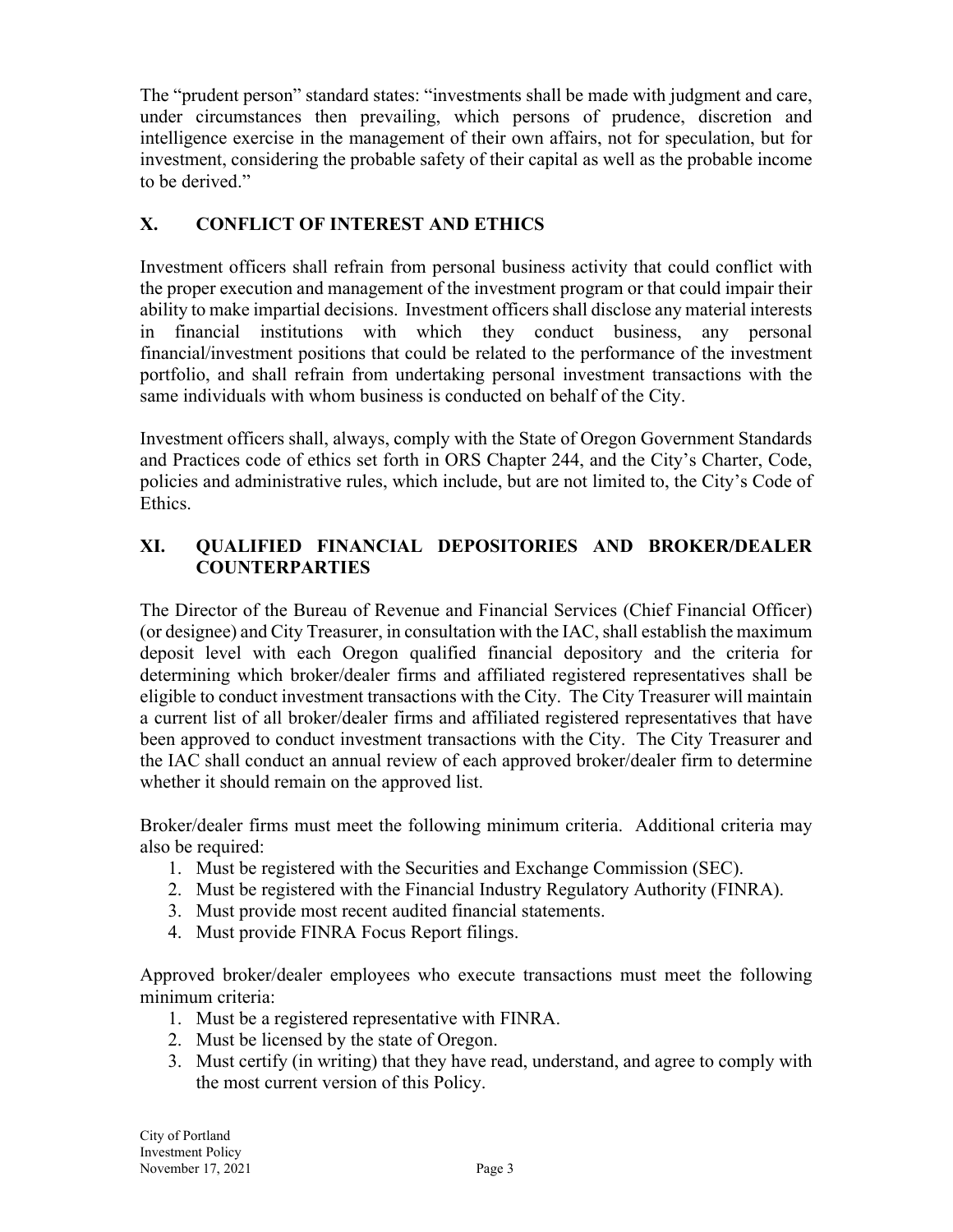4. Must satisfy additional criteria as and if required.

Investment officers will strive for best execution of trades and shall solicit competitive bids or offers for all investable assets. Investment officers should seek to obtain a minimum of three quotes from different financial institutions before executing transactions. Investment officers will also verify that the rates being offered to the City are rates comparable to those available for similar investments within the national market. If three quotes cannot be obtained for a given transaction, investment officers shall note that fact on forms documenting the transaction. The allocation of brokerage business will be based upon which brokerage firm offers the best price to the City on each particular transaction. Where two or more brokers have offered the same best price, allocation will go to the investment firm that has provided the best service to the City.

IAC members associated with depository institutions or broker/dealer firms will address conflicts of interest by removing their firms from the list of financial institutions eligible to conduct depository or investment transactions with the City and agreeing not to provide the City with any investment advisory services for which a fee is collected during the term of their appointment.

# **XII. SAFEKEEPING AND CUSTODY**

To protect against potential losses by collapse of individual securities dealers, all deliverable securities owned by City, including collateral on repurchase agreements and securities lending requirements, shall be held in safekeeping by a third-party bank trust department acting as agent for the City under the terms of a custody agreement executed by the bank and by City.

All trades where applicable will be executed by delivery vs. payment (DVP) to ensure that securities are deposited in the City's safekeeping institution prior to the release of funds. All deliverable securities will be held by the City's designated independent third-party custodian for safekeeping. All securities will be evidenced by safekeeping receipts in the City's name. Upon request, the safekeeping institutions shall make available a copy of its Statement on Standards for Attestation Engagements (SSAE) No. 16. The City Treasurer shall maintain evidence of its ownership in non-deliverable securities.

## **XIII. PERMITTED INVESTMENTS AND DIVERSIFICATION**

The ORS specifies the basic investment limits and guidelines for government entities. From among the securities allowed by the ORS, the City chooses to further restrict its permitted investment types listed below. In the event an apparent discrepancy is found between this Policy and the ORS, the more restrictive parameters will take precedence.

#### Α. **United States Treasury Securities**

Per ORS 294.046, the State Treasurer maintains a list of permitted securities.

| $\sim$ | Maximum Percent of Portfolio | $100\%$ |
|--------|------------------------------|---------|
|        |                              |         |

- Maximum Maturity 7 Years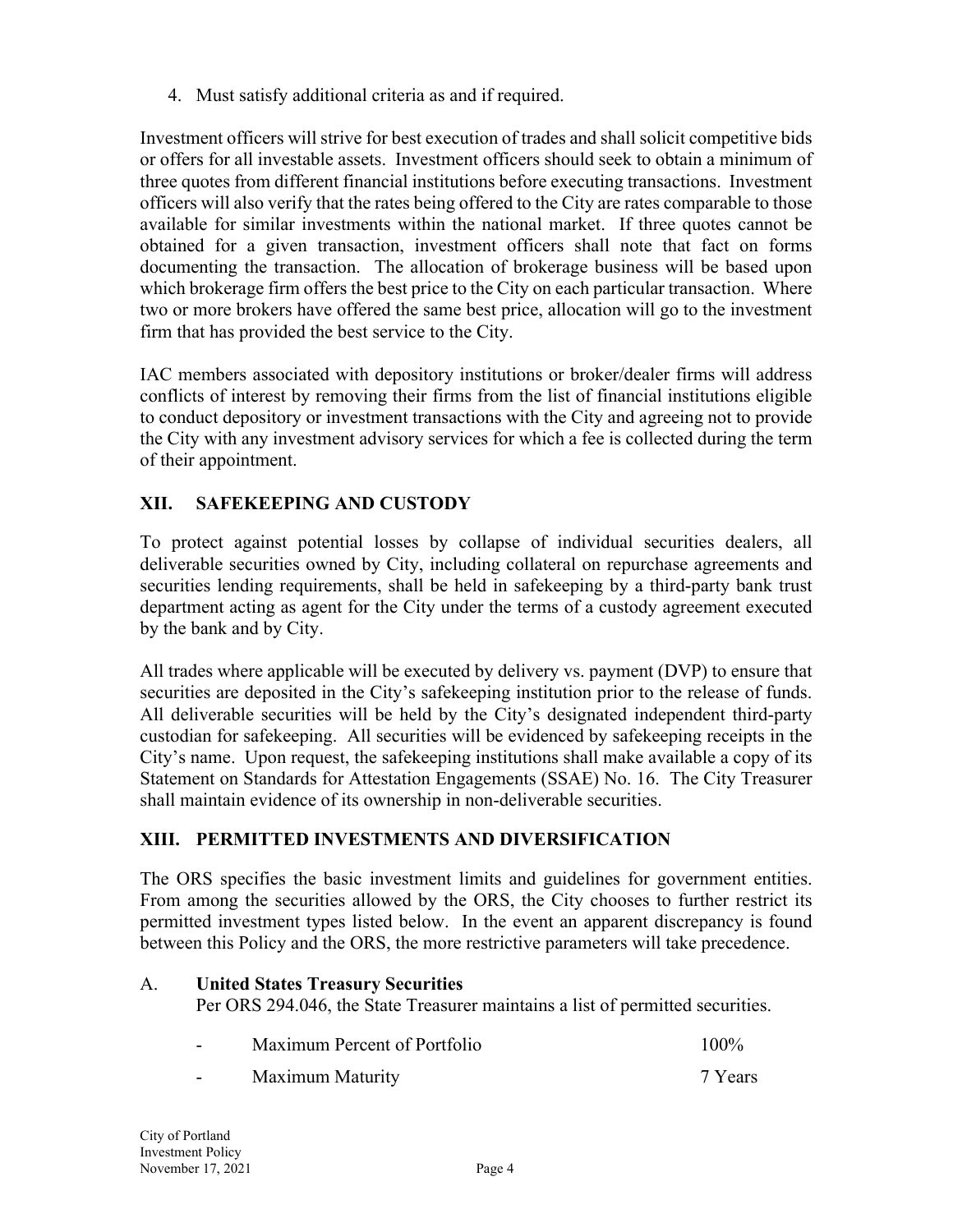#### Β. **United States Agency and Instrumentality Securities**

Per ORS 294.046, the State Treasurer maintains a list of permitted securities.

| $\overline{\phantom{0}}$ | Maximum Percent of Portfolio            | $100\%$ |
|--------------------------|-----------------------------------------|---------|
| $\sim$                   | Maximum Percent of Portfolio Per Issuer | 35%     |
| $\sim$ 100 $\pm$         | Maximum Maturity                        | 7 Years |

#### C. **Repurchase Agreements**

| - Maximum Percent of Portfolio: | 25%     |
|---------------------------------|---------|
| - Maximum Maturity:             | 90 Days |

- **-** Only Primary Government Securities Dealers reporting to the Federal Reserve Bank of New York may be counterparties.
- **-** Repurchase agreements cannot exceed 2% of counterparty's liabilities.
- **-** A signed repurchase agreement will be obtained in advance of the initial execution of an investment.
- **-** Securities which serve as collateral for repurchase agreements must be delivered to the City's Trust Account at the City's custodian bank or be delivered to a tri-party safekeeping account. Tri-party custodians are required to provide the City with evidence of collateral ownership.
- **-** Transactions are to be conducted on a delivery versus payment basis.
- **-** Collateral for repurchase agreements may be US Treasury securities or US Agency and Instrumentality securities only. Maximum maturity for acceptable collateral is three years.

#### D. **Interest-Bearing Deposits**

Time Deposits, Interest-Bearing Deposits, or Certificates of Deposit in Banks and Credit Unions in Compliance with the Provisions of ORS Chapter 295. Deposits placed in banks or credit unions which do not participate in the Oregon State Treasurer's Public Funds Collateralization Program (PFCP) shall be limited to amounts insured by the Federal Deposit Insurance Corporation (FDIC) or the National Credit Union Administration (NCUA), as applicable.

| $\sim$ 100 $\sim$ | Maximum Percent of Portfolio            | 50 <sub>%</sub> |
|-------------------|-----------------------------------------|-----------------|
|                   | Maximum Percent of Portfolio Per Issuer | 25%             |
|                   | Maximum Maturity                        | 1 Year          |

#### E. **Bankers' Acceptance**

Issued by Financial Institutions in Compliance with the Provisions of ORS 294.035

- Maximum Percent of Portfolio 25%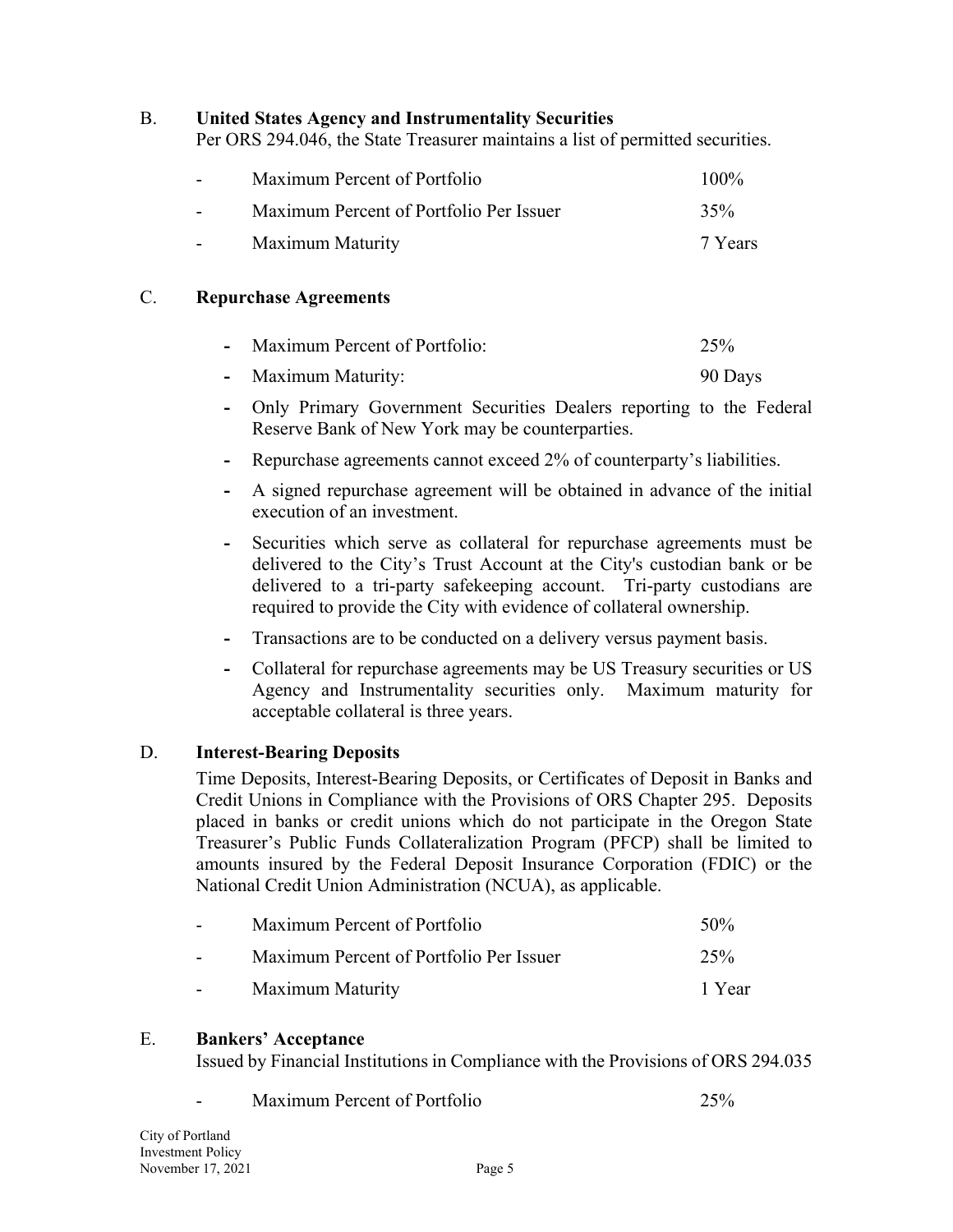| - 1 | Maximum Percent of Portfolio Per Issuer | $5\%$    |
|-----|-----------------------------------------|----------|
| - 1 | Maximum Maturity                        | 6 Months |

#### F. **Municipal Obligations**

Municipal debt obligations lawfully issued by the States of Oregon, California, Idaho and Washington and political subdivisions of those states, not to include conduit revenue bonds issued on behalf of a non-governmental entity.

|  | - Maximum Percent of Portfolio:            | 25%           |
|--|--------------------------------------------|---------------|
|  | - Maximum Percent of Portfolio Per Issuer: | $5\%$         |
|  | - Maximum Maturity:                        | 5 Years       |
|  | - Minimum Rating (or its equivalent):      | $A-1$ (ST) or |
|  |                                            | $AA$ - (LT)   |

#### **G. Corporate Indebtedness**

(Commercial Paper and Corporate Bonds) Issued by United States Corporations in Compliance with the Provisions of ORS 294.035

Combined Corporate Indebtedness:

|  | Maximum Percent of Portfolio: | 35% |
|--|-------------------------------|-----|
|--|-------------------------------|-----|

|  | Maximum Percent of Portfolio Per Issuer: |  |
|--|------------------------------------------|--|
|--|------------------------------------------|--|

(includes securities issued by parent company and all subsidiaries)

Corporate Securities Issuers must meet the policy guidelines set forth in Appendix  $A$ ".

- **-** From time-to-time City Council may remove a specific industry classifications from Appendix "A", at which point investment officers are not permitted to purchase securities within the industry classifications that have been removed; any existing positions of the removed industry classifications need not be sold. Industry Classifications are categorized and determined using the Bloomberg Industry Classification Standard (BICS).
- G.1. Commercial Paper (CP)
	- **-** Minimum Ratings: Short-Term (ST) ratings of A-1, P-1, F-1 (or better) by any Nationally Recognized Statistical Rating Organizations (NRSROs) of the Securities and Exchange Commission (SEC) at the time of purchase.
	- **-** Maximum Maturity 270 Days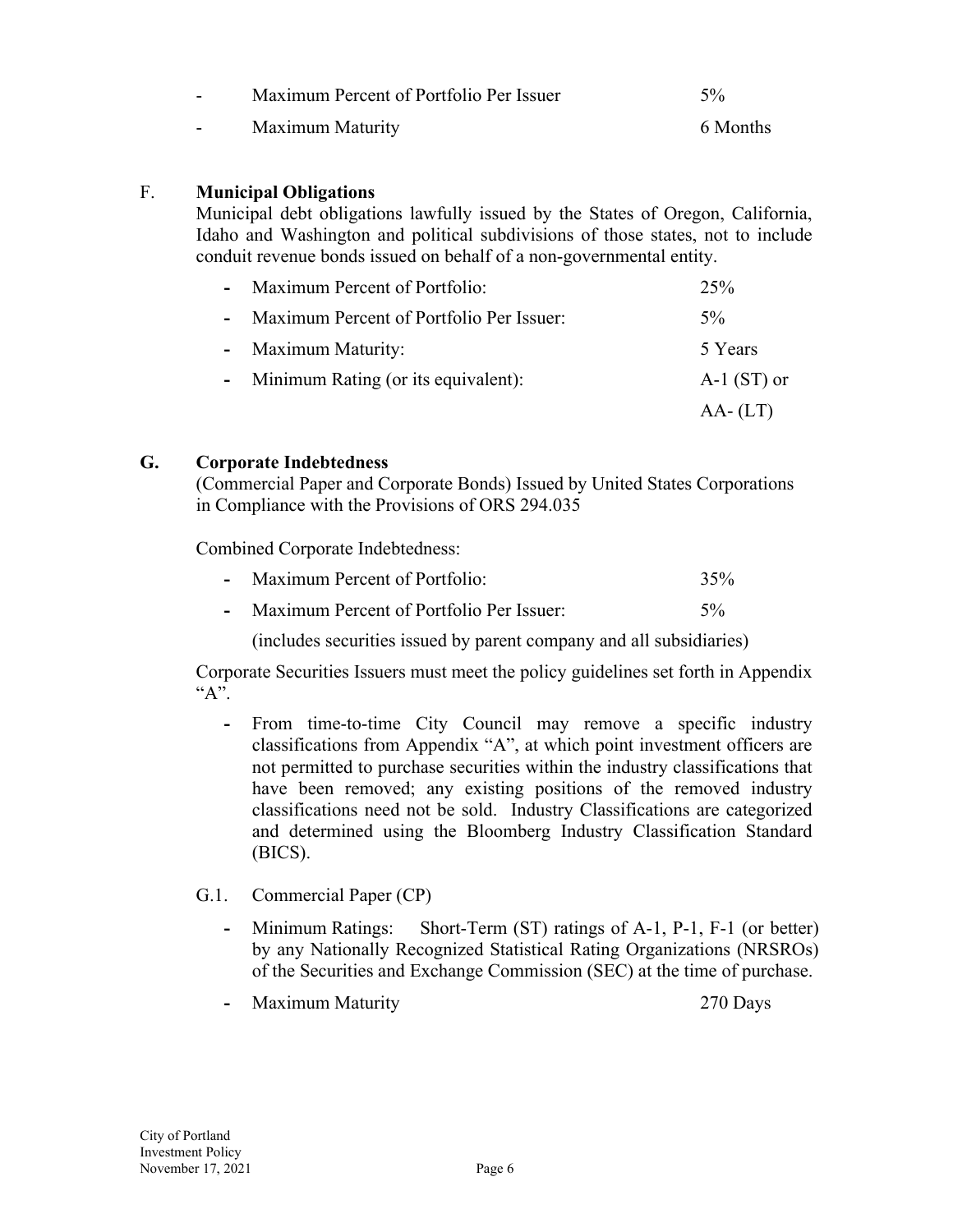- G.2. Corporate Bonds
	- **-** Minimum Ratings: Short-Term (ST) or Long-Term (LT) bond ratings of AA- or Aa3 (or better), by any Nationally Recognized Statistical Rating Organizations (NRSROs) of the Securities and Exchange Commission (SEC) at the time of purchase.
	- **-** When the corporate indebtedness is issued by an Oregon entity, the rating must be A- or A3 (or better).
	- **-** Includes US dollar-denominated discount notes and bonds of Supranational organizations.

**Maximum Maturity** 3 Years

# H. **State of Oregon Local Government Investment Pool(s)**

The permitted maximum(s) as prescribed by ORS 294.805 to 294.895 and all other applicable Oregon Revised Statutes.

## I. **Securities Lending**

The City Treasury may enter a securities lending program ("SLP") to earn incremental income above that which is generated from the securities contained the City's investment portfolio. Security Lending is a temporary exchange of portfolio assets for acceptable collateral between a lender (the City) and an approved borrower. The SLP must meet the policy guidelines set forth in Appendix "B."

# **XIV. DIVERSIFICATION AND CREDIT RATINGS**

Percentage holding limits listed in this Policy apply on the settlement date of an investment transaction. There is no compliance violation if a percentage invested in any security type or financial issuer exceeds Policy limits after settlement due a change in the size of the portfolio or other circumstances beyond the City Treasurer's control. However, the City Treasurer should endeavor to bring holdings of the investment portfolio back into compliance when practical.

Credit ratings, where listed in this Policy, specify the minimum credit rating category, without regard to  $+/-$  or 1,2,3 modifiers if any, required at purchased. Only one rating from a Nationally Recognized Statistical Rating Organization ("NRSRO") is required. In the event there are two NRSRO ratings, and they are split ratings, the lowest rating will be used to evaluate investment compliance. In the event there are more than two NRSRO ratings, the two highest ratings will be used to evaluate investment compliance.

In the event a security held by the City is subject to a credit rating change that brings it below the minimum credit ratings specified in this Policy, the City Treasurer should determine an appropriate course of action on a case-by-case basis, considering such factors as the reason for the change, prognosis for recovery or further rate drops, and the market price of the security. The rating change shall be noted on the next monthly investment report along with the recommended course of action.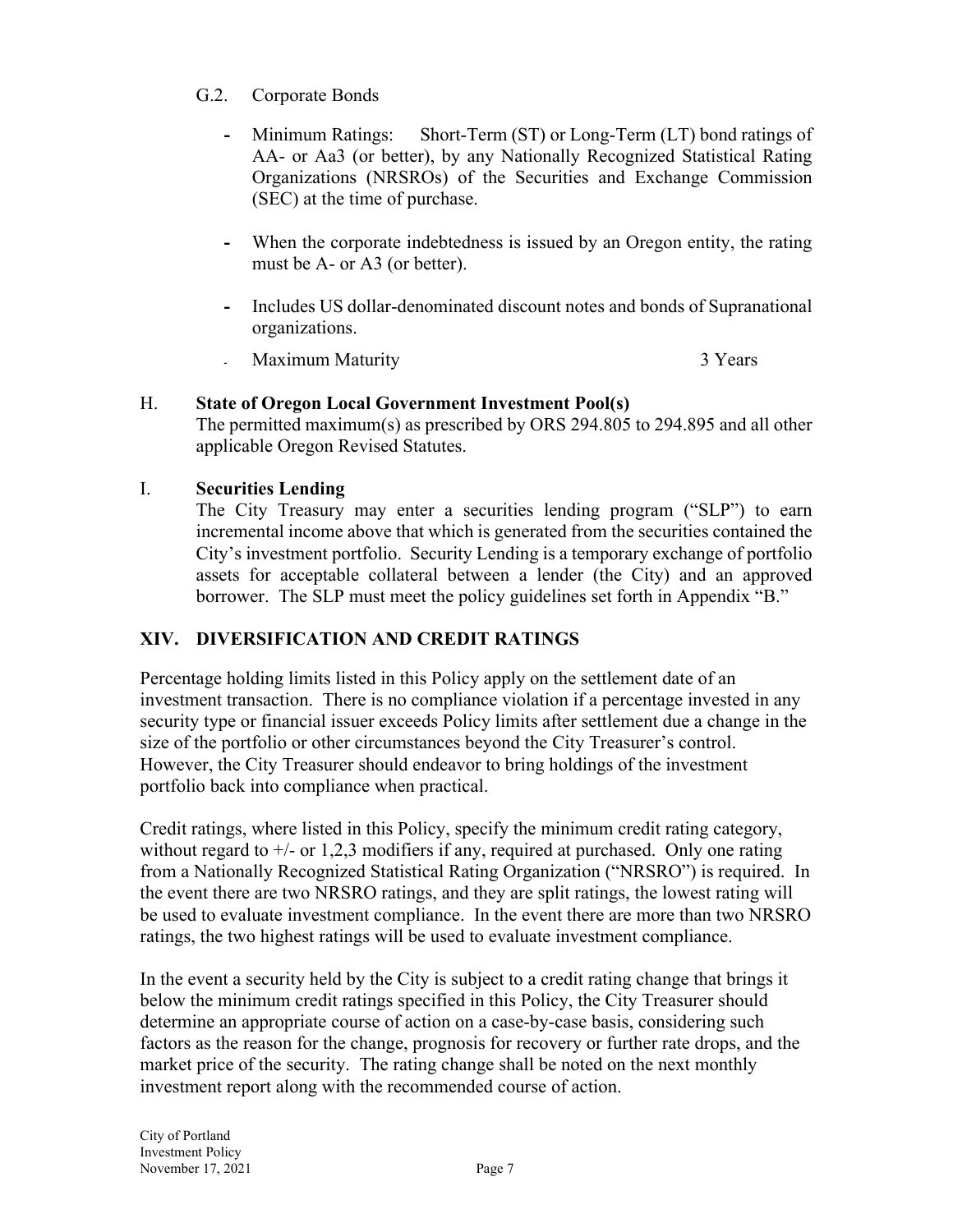# **XV. PORTFOLIO MATURITIES**

The City Treasury (or designee) shall maintain a system to monitor and forecast revenues and expenditures so that City funds can be fully invested while providing sufficient liquidity to meet the City's reasonably anticipated cash flow requirements. Maturities of investments will be selected to provide necessary liquidity, manage interest rate risk, and optimize earnings. Because of inherent difficulties in accurately forecasting cash flow requirements, a portion of the portfolio should be continuously invested in readily available funds. The portfolio's weighted average maturity shall not exceed three (3) years.

## **XVI. METHOD OF ACCOUNTING**

The City shall comply with all required legal provisions and Generally Accepted Accounting Principles (GAAP). The accounting principles are those contained in the pronouncements of authoritative bodies including, but not necessarily limited to, the American Institute of Certified Public Accountants (AICPA); the Financial Accounting Standards Board (FASB); and the Government Accounting Standards Board (GASB).

## **XVII. REPORTING REQUIREMENTS**

An Investment Report which provides a detailed review of the City's investments will be produced monthly. Copies of the report will be sent to the Chief Administrative Officer (or designee), the Director of the Bureau of Revenue and Financial Services (Chief Financial Officer), the City Treasurer, members of the City Council and members of the IAC. The report will provide a review of the investment portfolio including, but not limited to:

- 1. List of portfolio holdings.
- 2. Current yields and distributions.
- 3. Amortized cost, market value and realized and unrealized gains/losses.
- 4. List of transactions.
- 5. Diversification analysis.
- 6. Comparisons to benchmarks.
- 7. Demonstration of the investment portfolio's compliance with this Investment Policy.

A summary of the Investment Reports will be posted monthly on the Bureau of Revenue and Financial Services - Treasury Division's section of the City of Portland's website.

## **XVIII.PERFORMANCE EVALUATION**

The investment portfolio shall be managed with the objective of obtaining a market rate of return throughout budgetary and economic cycles, commensurate with the investment risk constraints and the cash flow needs. The City will employ an active management approach that allows for the sale of securities prior to their scheduled maturity dates for purposes of improving the portfolio's credit quality, liquidity, or return in response to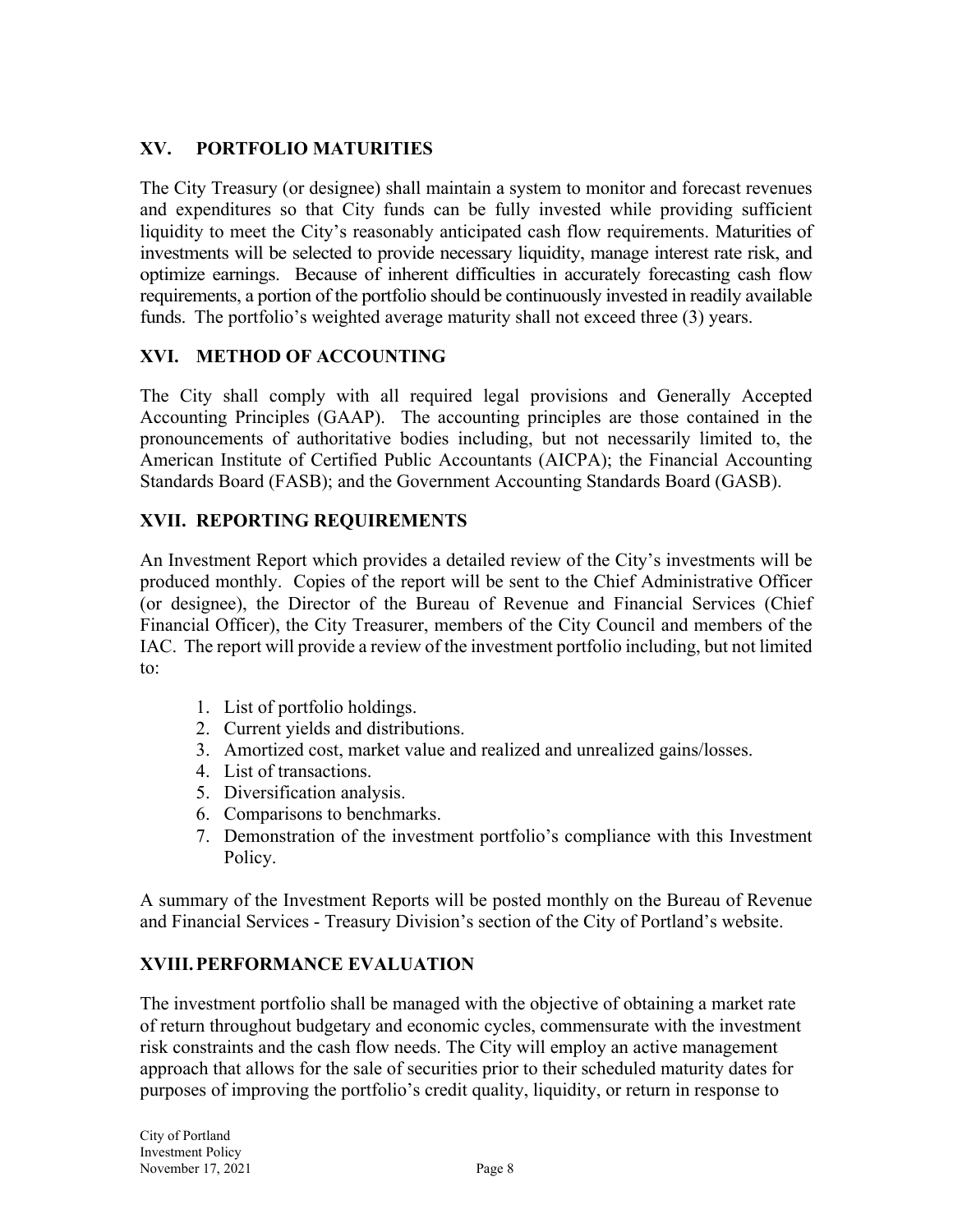changing market conditions or the City circumstances. This Policy recognizes that in a diversified portfolio, occasional measured losses are inevitable and must be considered within the context of the overall portfolio's structure and expected investment return, with the proviso that adequate diversification and credit analysis have been implemented.

The City's investment performance shall be reviewed monthly by the Director of the Bureau of Revenue and Financial Services (Chief Financial Officer) (or designee). Performance evaluations within the investment industry are commonly referred to as benchmarking. An appropriate performance benchmark shall be established against which portfolio performance shall be compared on a regular basis. The selected performance benchmark shall be representative of the City's overall investment objectives and liquidity requirements.

# **XIX. POLICY**

The City Council will adopt a City Investment Policy annually. Any amendments to this Policy must be approved by the City Council after seeking the advice of the Director of the Bureau of Revenue and Financial Services (Chief Financial Officer) (or designee), the City Treasurer, the City's Investment Advisory Committee (IAC), and the Oregon Short Term Fund Board.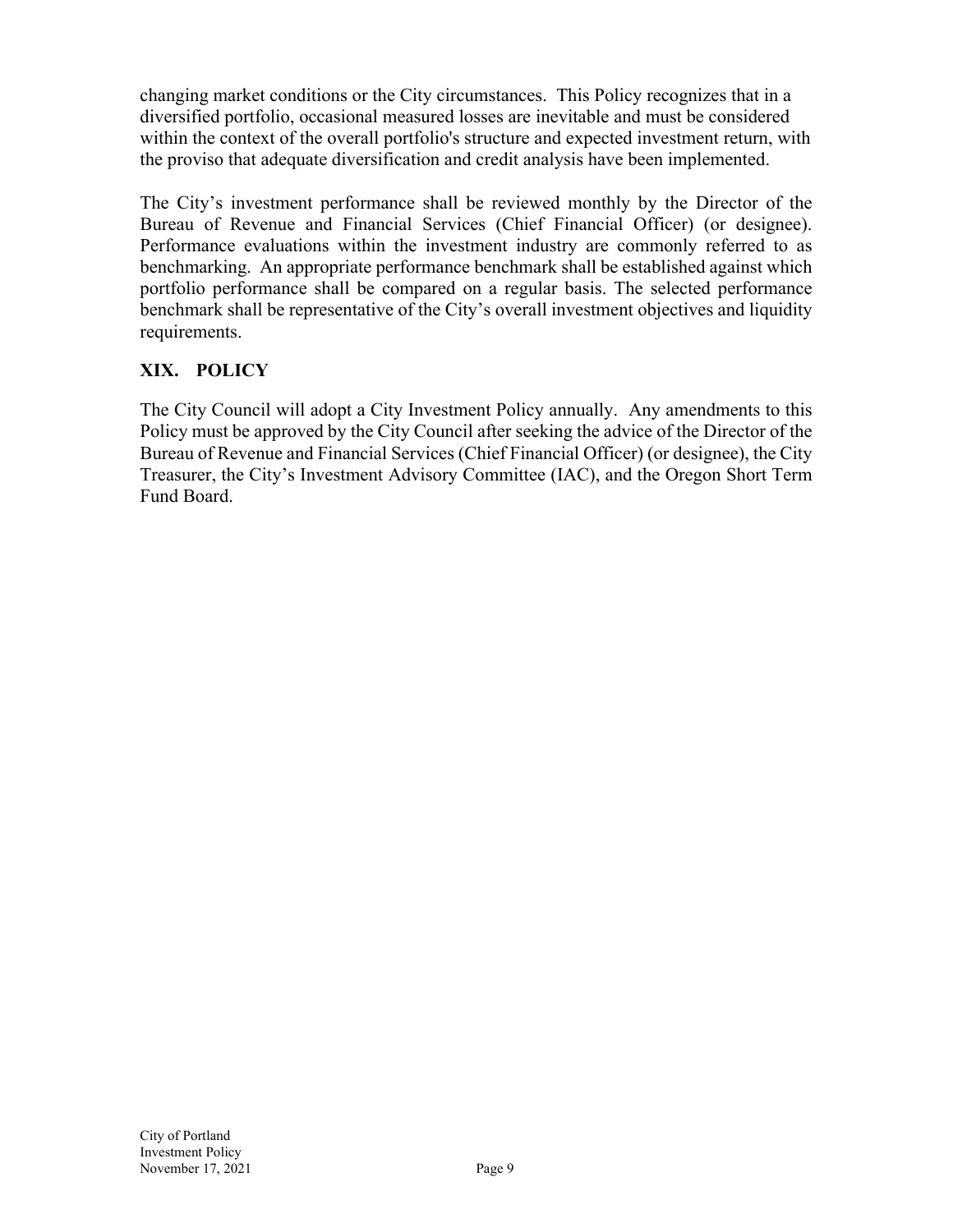#### **APPENDIX "A"**

#### **PROHIBITED INDUSTRY CLASSIFICATIONS**

Industry Classifications are categorized and determined using the Bloomberg Industry Classification Standard (BICS).

- 1. Integrated Oils, Crude Oil Production, Oil Sands Production, Oil Pipelines & Storage, Petroleum Refining & Marketing, Petroleum Retailers & Wholesalers, Oilfield Services & Equipment, Oilfield Drilling & Drilling Support.
- 2. Small Arms.
- 3. Alcoholic Beverages.
- 4. Casinos & Gaming.
- 5. Correctional Facilities.
- 6. Security Services.

## **APPENDIX "B"**

#### **SECURITIES LENDING AND REINVESTMENT OF CASH COLLATERAL**

#### **A. General**

The policy guidelines set forth below shall only govern the City of Portland's securities lending program ("SLP"). The following SLP guidelines shall only apply to the reinvestment of cash collateral within the context of the City's SLP. The City Treasurer, in conjunction with the City's SLP Agent, shall be responsible for implementing the SLP. In the absence of the City Treasurer, the Chief Administrative Officer (or designee) shall be responsible for the implementation of the SLP on behalf of the City.

The objective of the SLP is to utilize a prudent investment management approach to earn incremental income above that which is generated from the securities contained the City's investment portfolio. All reinvestment of cash collateral shall be made taking into consideration the following objectives: preservation of principal, liquidity and return on investment.

#### **B. Program Management**

To minimize disruption of cash and investment management operations, a single financial institution shall be selected to serve as the City's SLP agent and securities custodian. Subject to a form of loan agreement and in accordance with the City's SLP policy guidelines, the SLP agent will arrange the terms and conditions of security loans; monitor the market value of securities lent and the collateral received; and invest the cash received as collateral in a separately managed client account The SLP agent will arrange for all loans of securities held in City's custodial account and may act upon authorized investment instructions consistent with provisions of this section of the policy. The SLP agent shall be required to indemnify the City from any loss because of borrower loan default or simple failure to return loaned securities. The SLP agent shall be responsible for monitoring,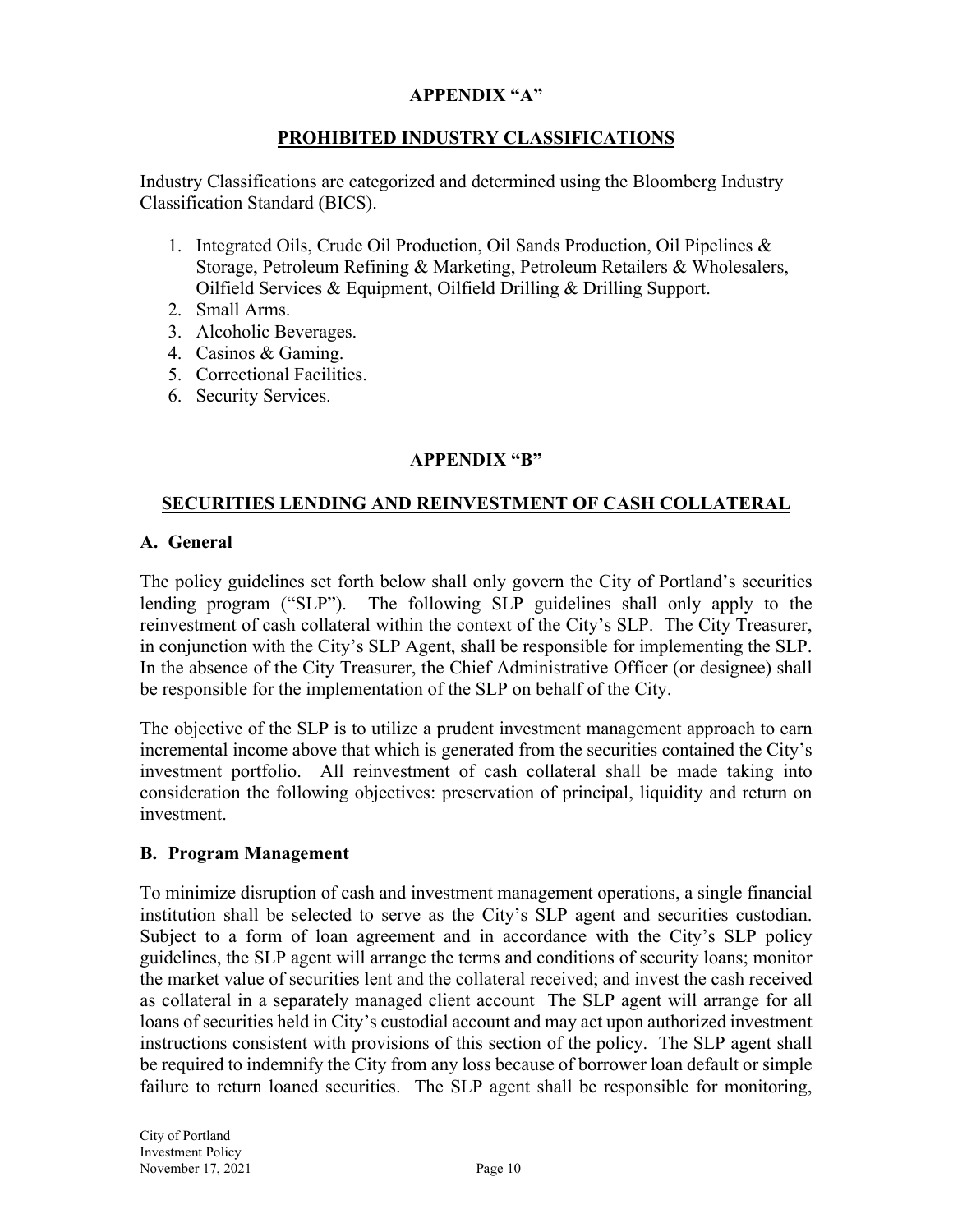reporting and remedying circumstances of non-compliance with the City's policy. The SLP agent must provide monthly accounting, performance, compliance, and management reports that will be submitted to the City Treasurer and Director of the Bureau of Revenue and Financial Services (Chief Financial Officer) (and/or designee).

## **C. Loan Guidelines and Authorized Investments of Cash Collateral**

Securities may be placed on loan if the following criteria have been met:

- 1. The City receives U.S. dollar-denominated cash as collateral.
- 2. All borrowers must pledge and deliver cash collateral for each loan equal to at least 102 percent of the value of the loaned securities plus accrued interest, at the time the loan is initiated.
- 3. All securities are loaned on a fully collateralized basis. The market value of the collateral must be maintained by the SLP agent at a level that is not less than 102% of the market value of the securities loaned.
- 4. The SLP agent provides normal settlement liquidity (standard industry settlement terms) for all loaned securities.
- 5. All lending counterparties must be primary dealers in United States Government Securities as recognized by the Federal Reserve Bank of New York, hereafter, "Primary Dealer", and have an executed master securities lending agreement in place prior to initiating any transactions. Net capital of all lending counterparties must be more than \$100 million.
- 6. No more than 25% of net assets on loan are placed with the same lending counterparty.
- 7. No more than 75% of the City's total portfolio may be on loan at any given time.
- 8. Each security on loan must account for less than 50% of the total amount issued and outstanding.

The SLP agent is authorized to invest cash collateral in the following securities:

- 1. United States Treasury Bills, Notes and Bonds
	- A. Maximum maturity of 90 days.
	- B. Maximum % of collateral reinvestment Portfolio 100%
- 2. United States Government Agency Securities
	- A. Federal National Mortgage Association (FNMA).
	- B. Federal Home Loan Bank (FHLB).
	- C. Federal Farm Credit Bank (FFCB).
	- D. Federal Home Loan Mortgage Corporation (FHLMC).
	- E. Government National Mortgage Association (GNMA).
	- F. Maximum final maturity of 90 days.
	- G. Maximum % of collateral reinvestment Portfolio 100%
- 3. Repurchase Agreements
	- A. All counterparties must be Primary Dealer as recognized by the Federal Reserve Bank.